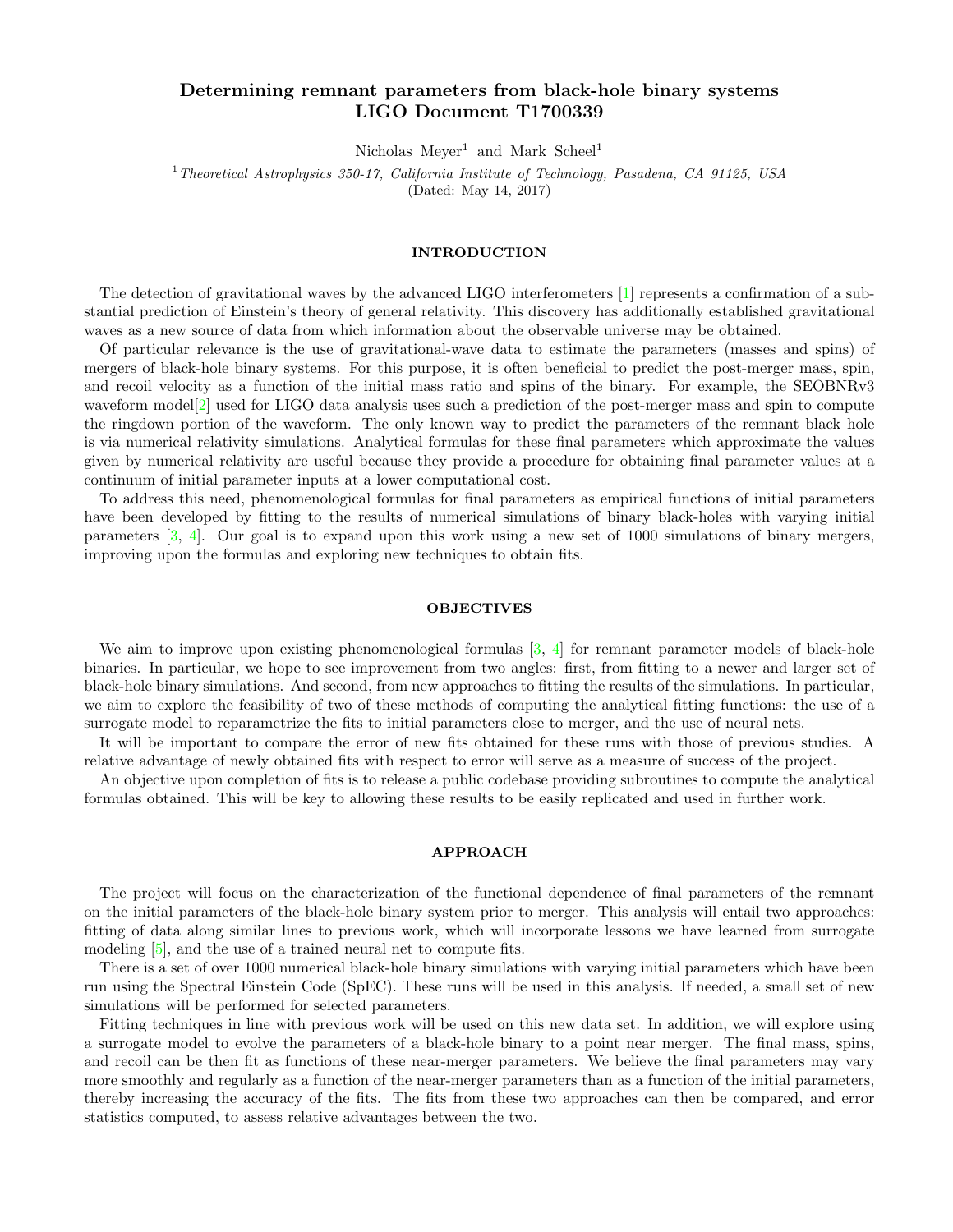

<span id="page-1-0"></span>FIG. 1. Neural network with input layer nodes  $a_i$ , hidden layer nodes  $b_j$ , and output node c. Edges between nodes are weighted, and the value propagated at  $b_j$  is given by some function  $f$ .

In addition to these manual fits, we will attempt to train neural nets to compute parameter outputs based on initial parameters. The neural net will consist of input nodes, one or more hidden layers of nodes, and an output node (see FIG. [1\)](#page-1-0). The weights of the neural net edges will be initialized randomly and updated through the backpropagation algorithm [\[6\]](#page-2-5). Neural nets have been used for parameter estimation from gravitational waveforms and other data processing related tasks [\[7,](#page-2-6) [8\]](#page-2-7), and so we seek to investigate whether they can be successfully applied here.

The data set will be partitioned into a subset for fitting or training, and another subset for validation of the results. This is of particular importance to the neural net in order to determine whether the neural net can perform well on data inputs which it has not yet seen.

A challenge facing both of these approaches is to avoid overfitting. It is important to ensure that empirical formulas obtained are meaningful and do not merely capture noisy features of the data set. When analyzing the neural net, it will additionally be challenging to interpret the trained result as a formula, since much of the complexity is abstracted through the edge weights and graph layout.

Time constraints of the 10 week SURF period present another challenge; because it will likely not be possible to fully carry out all fitting approaches of interest, it will be necessary to evaluate the viability of each during the first half of the project. In the remainder of the project, time and resources will be focused around the approaches which showed the most promise.

# TENTATIVE PROJECT SCHEDULE

- Week 1: Obtain data from binary black hole simulations and begin analyzing data through ad-hoc fitting.
- Weeks 2-3: Continue fitting of data. Determine viability of training neural nets to compute final parameter functions, and implement and train neural nets. Examine correlations between different final parameters.
- Weeks 4-5: Construct a surrogate model that evolves black-hole binary parameters from initial parameters to a point just before merger; treat the binary system parameters as initial parameters and fit post-merger parameters according to these. (The surrogate model will be built largely by reusing parts of the code for the NRSur7d2q surrogate waveform model recently constructed by Blackman et al [\[5\]](#page-2-4), and is expected to be simpler because it does not need to compute a waveform.) Compare the accuracy of fits obtained using this approach with fits already computed.
- Weeks 6-8: Finalize fitting approaches of focus. Compare accuracy of fits to those computed from previous studies using other data sets. Generate plots of relative error.
- Weeks 9-10: Collect and organize final results. Prepare final report and presentation.